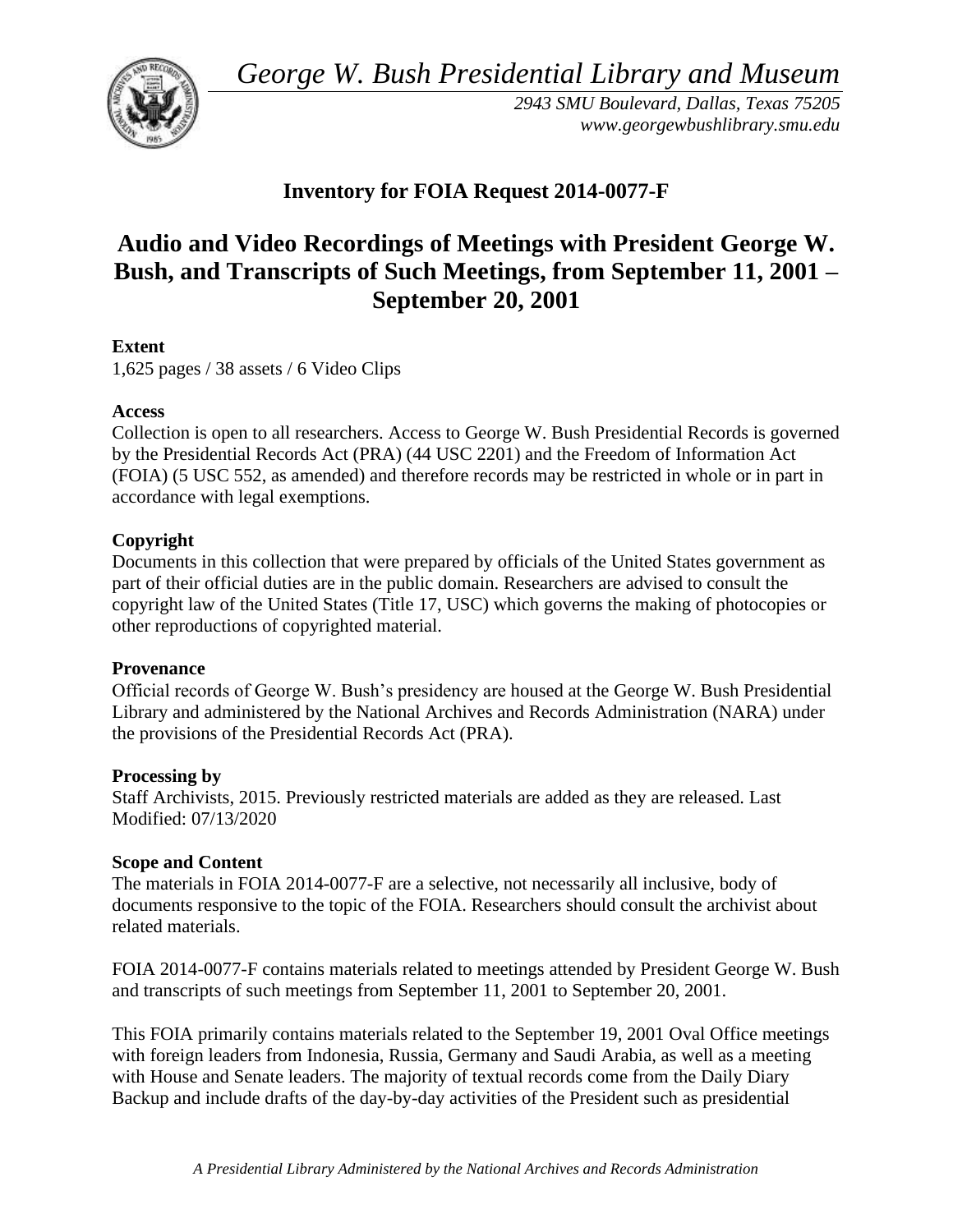September 18, 2001. remarks, call logs, travel manifests, and other preparatory materials. There are also briefing materials from this time period, consisting of schedules and event memoranda. Electronic records include press releases of a transcript of a meeting with President George W. Bush and his National Security team on September 15, 2001, and copies of the Daily Review, a briefing which includes quotes from a meeting between President Bush and charitable organizations on

#### **System of Arrangement**

 The materials in FOIA 2014-0077-F are a systematic body of documents responsive to the topic of the FOIA. Researchers should consult an archivist about related materials.

Documents responsive to this FOIA were found in these collection areas – White House Office of Records Management (WHORM) Subject Files, Staff Member Office Files and George W. Bush Presidential Electronic Records.

Staff Member Office Files are maintained at the folder level by staff members within their individual offices and document all levels of administration activity.

Staff Member Office Files are processed at the folder level, that is, individual documents are not selected and removed from a folder for processing. While this method maintains folder integrity, it frequently results in the incidental processing of documents that are not wholly responsive to the subject area.

WHORM Subject Files are processed at the document level.

The WHORM Subject File compiled by the White House Office of Records Management is comprised of a series of documents assigned a letter/number combination and filed in a subject category. A complete listing of the subject categories including a detailed description of each category is available in our research room and on our website at <www.georgewbushlibrary.smu.edu>

The Executive Office of the President (EOP) instance of the Electronic Records Archive (ERA) contains electronic records created or received by President George W. Bush. These records are stored in Search and Access Sets (SAS) that represent their originating computer program, such as Exchange Email or the Worker and Visitor Entry System (WAVES). In addition to records captured from the White House's electronic systems, EOP-ERA also contains records from the home and shared drives used by White House staff.

White House Communications Agency records are processed at the folder/audiotape level. While this method maintains folder/audiotape integrity, it frequently results in the incidental processing of audiotapes that are not wholly responsive to the subject area.

The following is a list of electronic search results lists (SRLs), folders and videotapes processed in response to FOIA 2014-0077-F:

# *George W. Bush Electronic Records*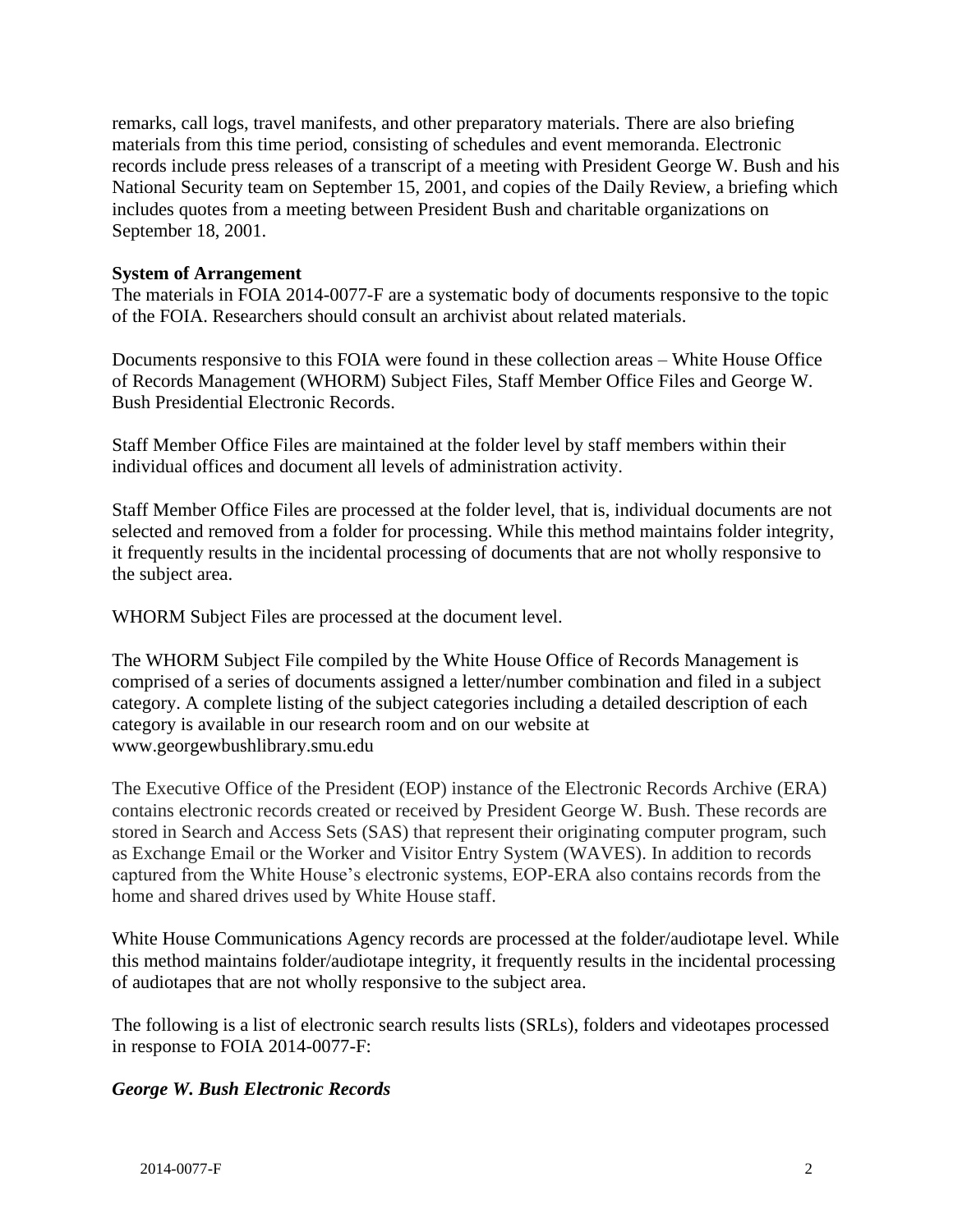ARMS contains 22 assets. OA contains 12 assets. WHO contains 4 assets.

#### *George W. Bush Textual Records*

#### **Box 1**

#### **Records Management, White House Office of**

Subject Files - FG001-07 (Briefing Papers) 09/12/2001 [509154] 09/13/2001 [509155] 09/15/2001 [509157] 09/17/2001 [509158] 09/18/2001 [509160] 09/19/2001 [509161] Subject Files - FG001-08 (Presidential Telephone Calls)

491064

Subject Files - WE004 (Charity Campaigns)

491096

#### **Staff Member Office Files**

Appointments and Scheduling, White House Office of

Presidential Daily Diary Backup

```
09/12/2001 [1] 
09/12/2001 [2] 
09/13/2001 [1] 
09/13/2001 [2] 
09/15/2001 
09/17/2001 [1]
```
#### **Box 2**

Appointments and Scheduling, White House Office of

Presidential Daily Diary Backup

09/17/2001 [2] 09/17/2001 [3] 09/18/2001 [1] 09/18/2001 [2]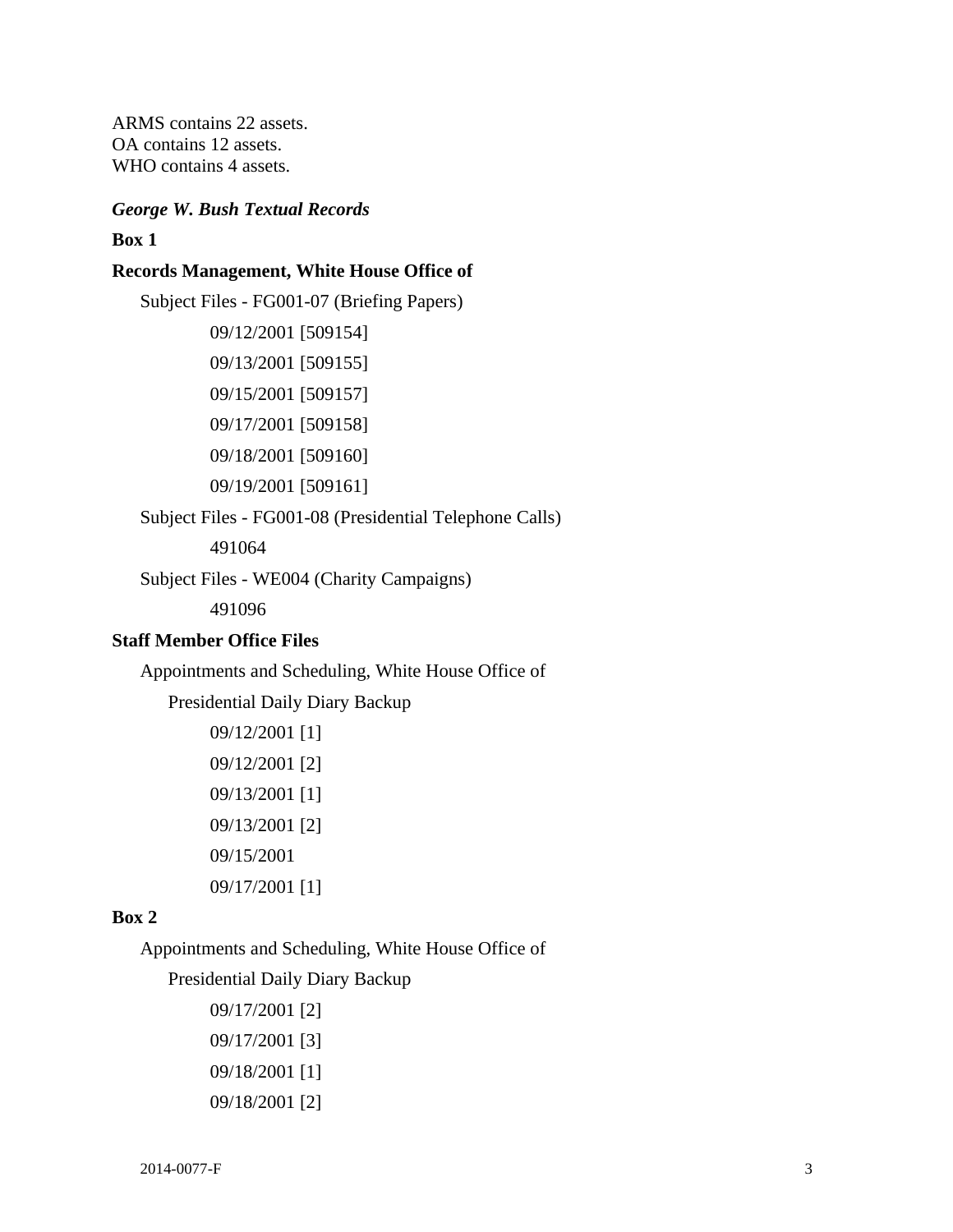09/18/2001 [3] 09/19/2001 [1] 09/19/2001 [2] 09/19/2001 [3]

Legislative Affairs, White House Office of

Holbrook, Ashley – Meetings Files

09/12 - Bicameral/Bipartisan Meeting re: WTC (World Trade Center)/Pentagon

National Security Council - European Affairs

Directorate Chron Files

POTUS Meetings September - October 2001: Meeting with Foreign Minister Ivanov, 09/19/2001

POTUS Meetings September - October 2001: Meeting with Foreign Minister Fischer, 09/18/2001

POTUS Meetings September - October 2001: Meeting with President Chirac, 09/18/2001

Speechwriting, White House Office of

Campbell, Anne – Speech Files

Cabinet Remarks, 09/14/2001

Meeting on Reserve Call-up at Pentagon, 09/17/2001

National Security Team Photo Opportunity Remarks, 09/12/2001

Reilly, Jeannette – Speech Files

Meeting with Charities and Community Leaders, 09/18/2001

Meeting with Flight 93 Families, 09/18/2001

Reserve Remarks, 09/17/2001

Staff Secretary, White House Office of the

Miers, Harriet E. - Presidential Remarks

Cabinet Remarks - 09/14/2001 [755714]

Reserve Remarks - 09/17/2001 [755709]

President's NSC Meeting Statement - 09/12/2001 [755737]

White House Communications Agency

White House Television (WHTV) Video Recordings

WHTV 615 09/19/2001 Photo Op Tape #2 for 09/17/2001 - 09/23/2001